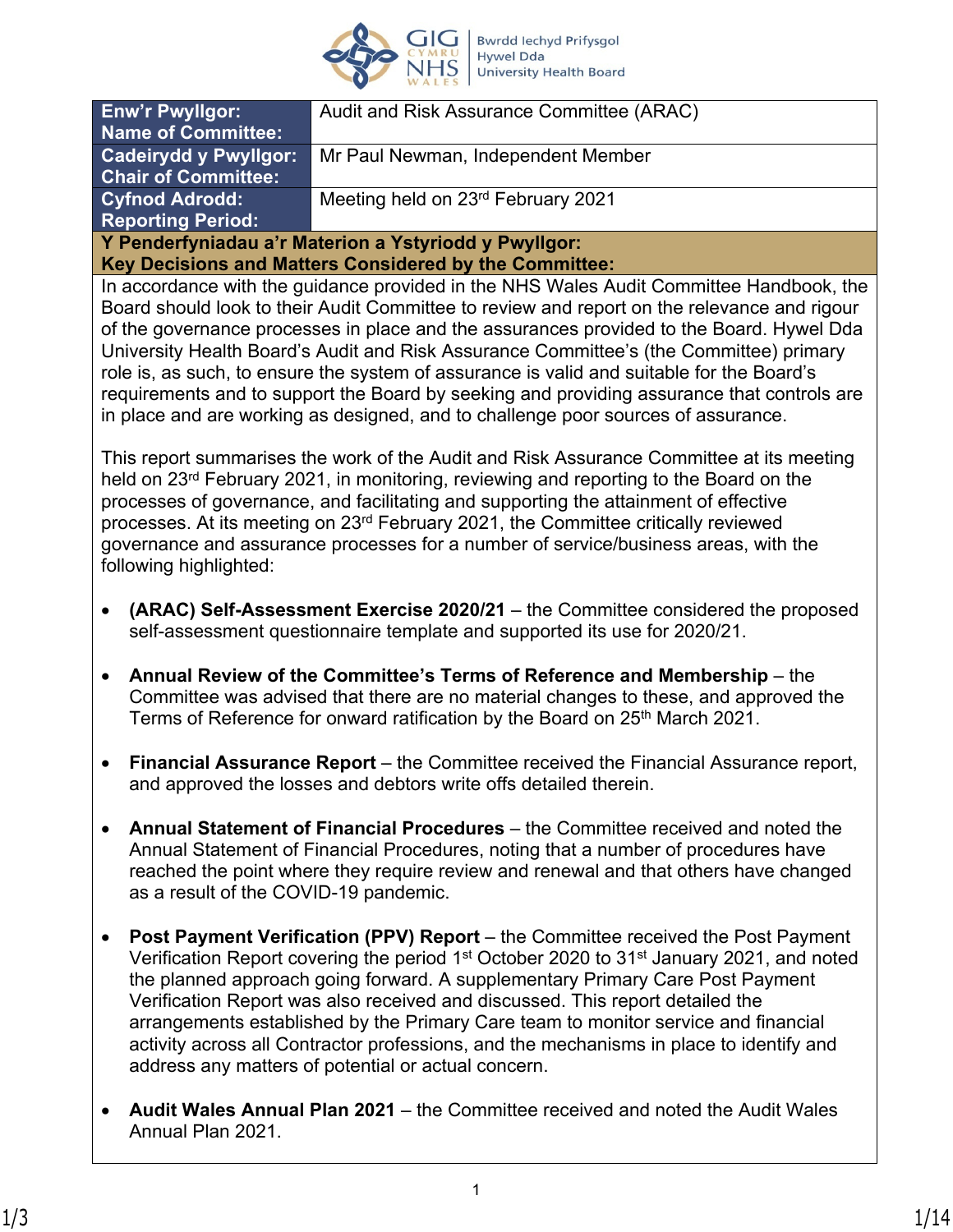- **Audit Wales Update Report** an update was provided by Audit Wales on finance and performance audit work planned. With reference to the Orthopaedic Services Follow-up, all of the fieldwork for this review had been conducted prior to the COVID-19 pandemic; therefore, it had been necessary to review findings, given the change in circumstances. Rather than a traditional report format, Audit Wales is focusing on opportunities for improvement and areas that Health Boards will need to consider when Orthopaedic services are reinstated.
- **Internal Audit (IA) Progress Report** the IA Progress Report, which details the current position, proposed changes to the IA Plan and outcomes from recent audits, was received. The Committee was advised that consideration is being given to development of the Annual Report and Opinion for 2020/21 and was assured that changes made to accommodate the COVID-19 response will not affect the Internal Audit team's ability to formulate this document.
- **Internal Audit** the Committee received a number of positive Internal Audit reports, as follows:
	- o Quality & Safety Governance (Reasonable Assurance)
	- o Health & Care Standards (Substantial Assurance)
	- o Closure of Actions (Reasonable Assurance)
	- o Effectiveness of IT Deployment in Relation to COVID-19 (Substantial Assurance)
	- o Contracting Follow-up (Reasonable Assurance)
	- o Capital Assurance Follow-up (Reasonable Assurance)
	- o Estates Assurance Follow-up (Substantial Assurance)

The following IA reports were deferred to the next meeting:

- o Health & Safety
- o Data Modelling
- **Quality Review of Consultant Job Plans** the Committee received a report on an Internal Audit Quality Review of Consultant Job Plans, noting that a Follow-up to the original Internal Audit is also scheduled. The key area for improvement highlighted was to develop an approach to ensure personal and service outcomes are included within Job Plans across the UHB. When the Follow-up audit is scoped, the Quality Review and the issues identified therein should also be considered. Further, consideration should be given to assessing the quality of Job Plans, as well as the 'numerical' aspect. The Committee recognised the progress made in this area.
- **Radiology Directorate Update** an update report on the Radiology Directorate Internal Audit, intended to provide assurance that all recommendations from the internal audit have been addressed or are being addressed, was received. Whilst it was acknowledged that delays have occurred during this process, significant progress has been made to addressing the outstanding recommendations. The Committee requested that an update be provided via the Table of Actions in August 2021.
- **Mental Health Legislation Assurance Committee Report around the Discharge of their Terms of Reference** – the Committee received a report detailing Mental Health Legislation Assurance Committee (MHLAC) activities during 2020/21 and was assured that the MHLAC is operating in accordance with its Terms of Reference and discharging its duties effectively on behalf of the Board.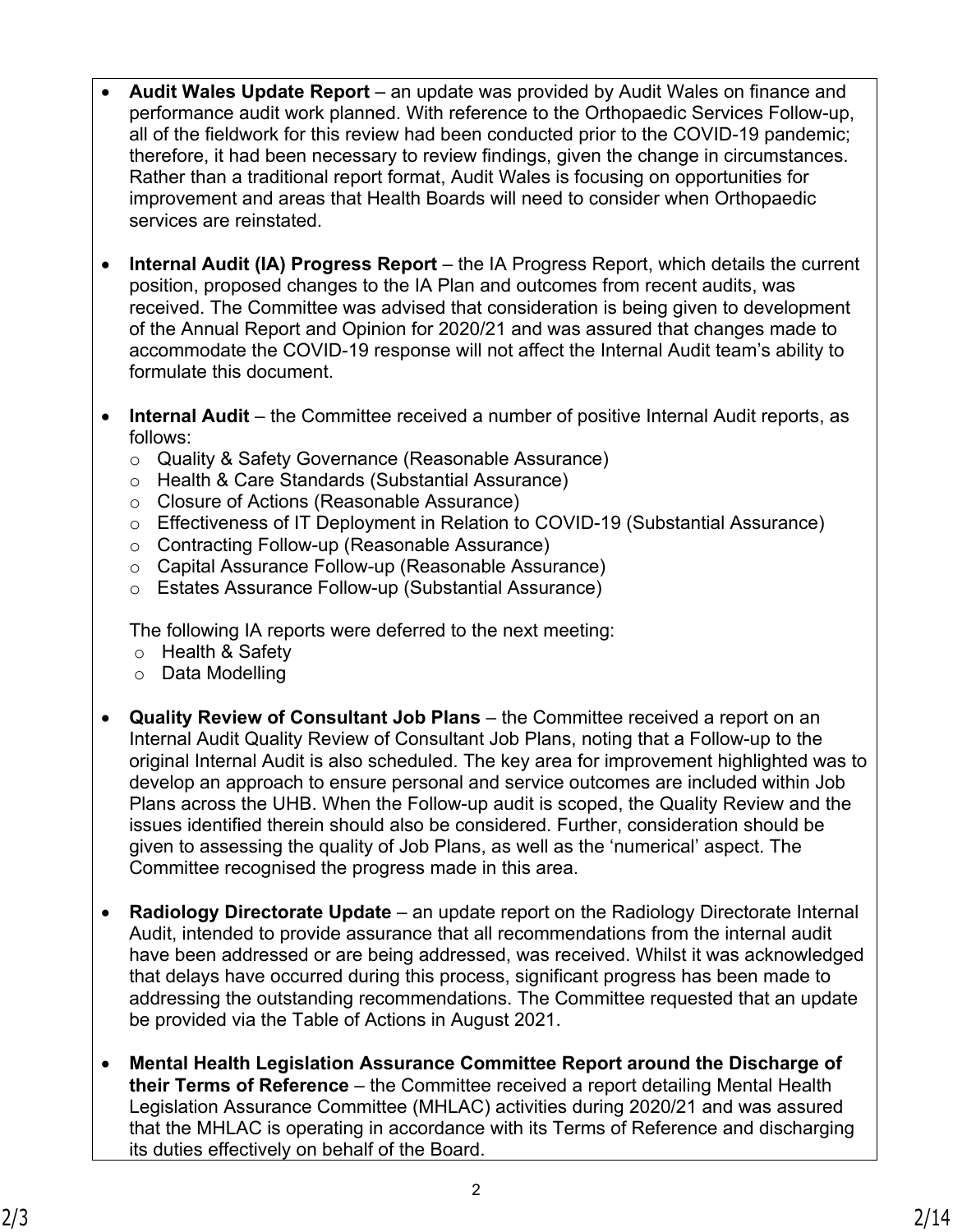- **Audit Tracker** the UHB Central Tracker, which tracks progress against audits and inspections undertaken within the UHB, was presented. At the time of reporting, there were 117 reports currently open, 58 of which have recommendations that have exceeded their original completion date. The number of recommendations where the original implementation date has passed had marginally decreased from 156 to 153, and a small increase in recommendations that have gone beyond six months of their original completion date from 92 to 96 as reported in December 2020.
- **Prioritised Plan for Outstanding Audit/Regulatory/Inspectorate Recommendations Update on Progress** – the Committee was reminded that Board had requested that a prioritised plan be developed for when the UHB moves into 'recovery phase', and assurances from Executive Directors that there were no significant issues that required urgent action. All outstanding recommendations had been reviewed and evaluated from a patient safety perspective. Meetings had also taken place with Audit Wales and NWSSP representatives, to review all Audit Wales and Internal Audit recommendations and ensure that these are still relevant/appropriate. Discussions will also be taking place with Executive Leads. A more detailed update will be presented to ARAC's next meeting.
- **Counter Fraud Update** an update on counter fraud activity to date was received, with the Committee noting reports of COVID-19 vaccination scams. Members heard that the Counter Fraud team is linking with colleagues in Local Authorities and Public Health Wales, to ensure that people are in possession of information which will help them to avoid becoming victims of such scams.
- **Audit Committee Work Programme** the Committee received for information the ARAC work programme for 2020/21.

**Materion y Mae Angen Ystyriaeth neu Gymeradwyaeth Lefel y Bwrdd ar eu Cyfer: Matters Requiring Board Level Consideration or Approval:**

- Ratification of the **ARAC Terms of Reference** (Appendix 1).
- To highlight to Board the following Internal Audit reports, in recognition of their positive findings and the work undertaken in these areas:
	- o Quality & Safety Governance (Reasonable Assurance)
	- o Effectiveness of IT Deployment in Relation to COVID-19 (Substantial Assurance)

# **Risgiau Allweddol a Materion Pryder:**

### **Key Risks and Issues/Matters of Concern:**

### None.

**Busnes Cynlluniedig y Pwyllgor ar Gyfer y Cyfnod Adrodd Nesaf:**

**Planned Committee Business for the Next Reporting Period:**

# **Adrodd yn y Dyfodol:**

### **Future Reporting:**

In addition to the items scheduled to be reviewed as part of the Committee's work programme, following up progress of the various actions identified above will be undertaken.

# **Dyddiad y Cyfarfod Nesaf:**

# **Date of Next Meeting:**

20th April 2021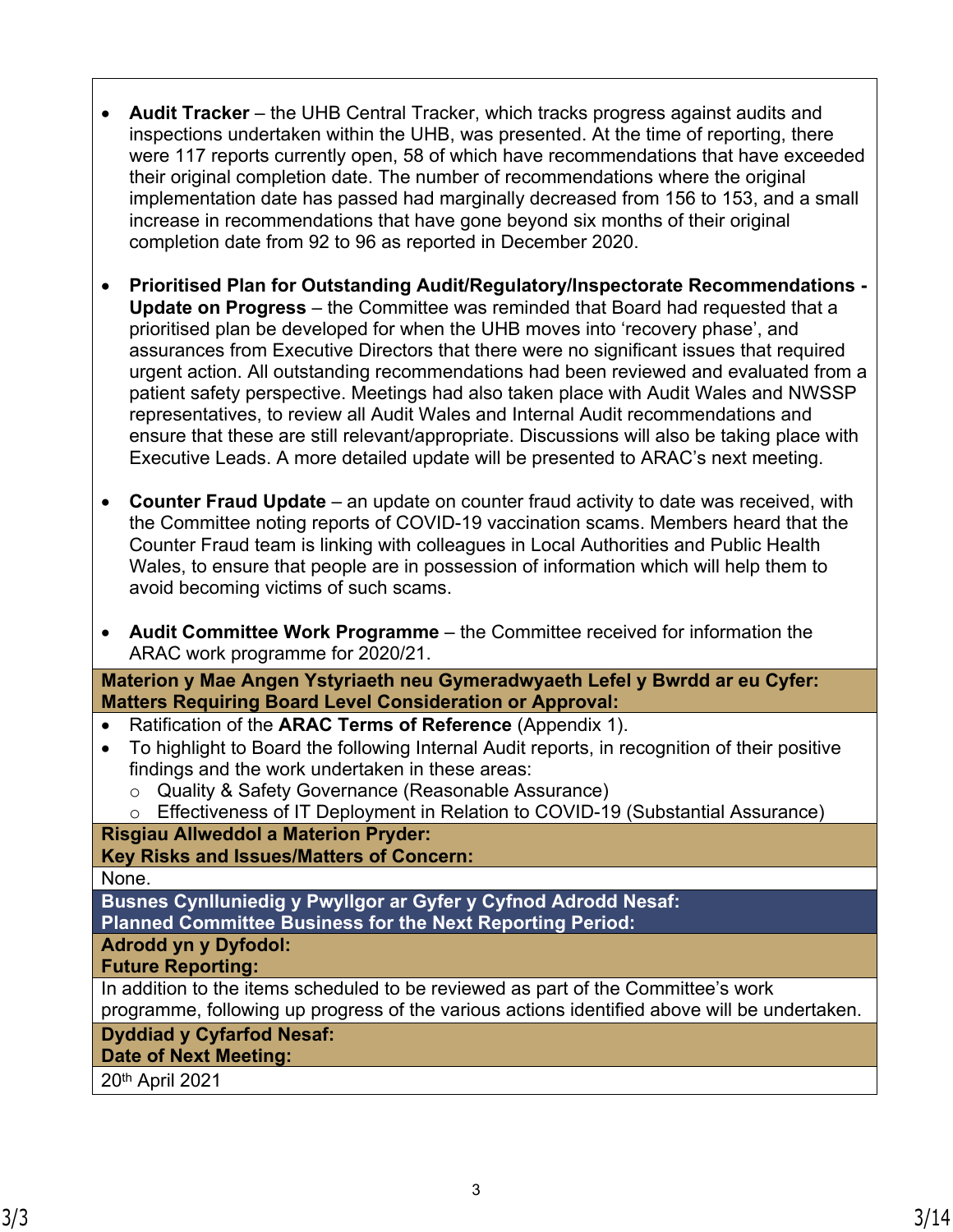



### **AUDIT AND RISK ASSURANCE COMMITTEE**

# **TERMS OF REFERENCE**

| <b>Version</b> | <b>Issued To</b>                          | <b>Date</b> | <b>Comments</b>     |
|----------------|-------------------------------------------|-------------|---------------------|
| V <sub>1</sub> | <b>Audit Committee</b>                    | 08.12.2009  | Approved            |
|                | <b>Hywel Dda Health Board</b>             | 28.01.2010  | Approved            |
|                | Hywel Dda Health Board                    | 22.07.2010  | Approved            |
| V <sub>2</sub> | <b>Audit Committee</b>                    | 07.06.2011  | Approved            |
| V3             | <b>Hywel Dda Health Board</b>             | 29.09.2011  | Approved            |
| V <sub>4</sub> | <b>Audit Committee</b>                    | 11.09.2012  | Approved            |
| V <sub>5</sub> | <b>Audit Committee</b>                    | 11.08.2015  | Approved            |
| V <sub>6</sub> | <b>Audit and Risk Assurance Committee</b> | 13.10.2015  | Approved            |
| V <sub>7</sub> | Hywel Dda University Health Board         | 26.11.2015  | Approved            |
| V <sub>8</sub> | <b>Audit and Risk Assurance Committee</b> | 11.10.2016  | Approved            |
| V8             | Hywel Dda University Health Board         | 26.01.2017  | Approved            |
| V <sub>9</sub> | <b>Audit and Risk Assurance Committee</b> | 09.01.2018  | Approved            |
| V <sub>9</sub> | Hywel Dda University Health Board         | 29.03.2018  | Approved            |
| V.10           | <b>Audit and Risk Assurance Committee</b> | 19.02.2019  | Approved            |
| V.10           | Hywel Dda University Health Board         | 28.03.2019  | Approved            |
| V.11           | <b>Audit and Risk Assurance Committee</b> | 25.02.2020  | Approved            |
| V.11           | Hywel Dda University Health Board         | 26.03.2020  | Approved            |
| V.12           | <b>Audit and Risk Assurance Committee</b> | 23.02.2021  | Approved            |
| V.12           | <b>Hywel Dda University Health Board</b>  | 25.03.2021  | <b>For Approval</b> |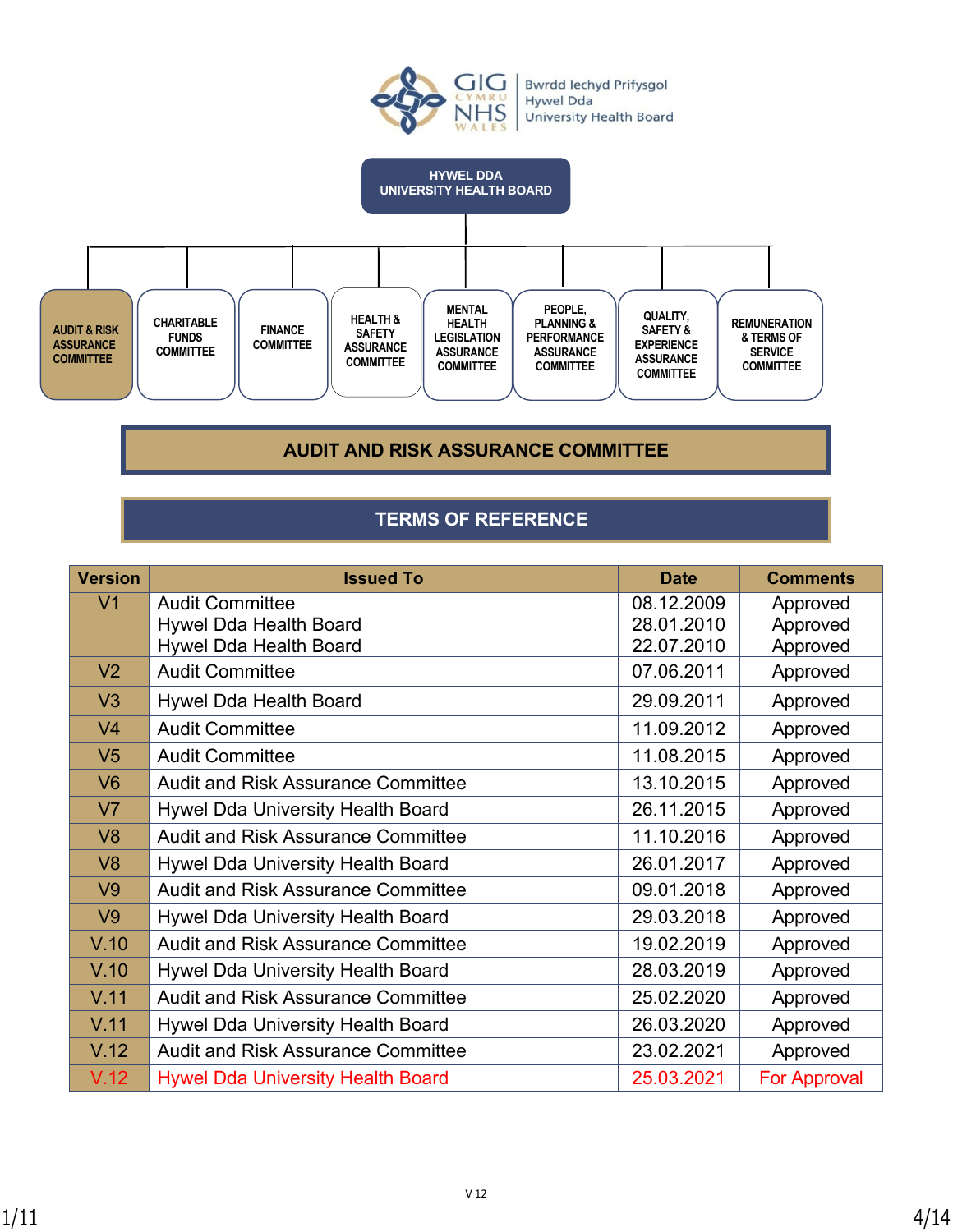### **AUDIT & RISK ASSURANCE COMMITTEE**

### **1. Constitution**

1.1 The Audit Committee has been established as a Committee of the Hywel Dda University Health Board (HDdUHB) and constituted from 1st October 2009. The Committee is an independent Committee of the Board and has no executive powers, other than those specifically delegated in these Terms of Reference. On 1<sup>st</sup> June 2015, the Committee took on an enhanced role and was re-named the Audit and Risk Assurance Committee (the Committee).

#### **2. Purpose**

- 2.1 The purpose of the Audit and Risk Assurance Committee is to advise and assure the Board and the Accountable Officer on whether effective arrangements are in place, through the design and operation of the UHB's system of assurance, to support them in their decision taking and in discharging their accountabilities for securing the achievement of the UHB's objectives, in accordance with the standards of good governance determined for the NHS in Wales.
- 2.2 The Committee independently monitors, reviews and reports to the Board on the processes of governance, and where appropriate, facilitates and supports, through its independence, the attainment of effective processes.
- 2.3 Where appropriate, the Committee will advise the Board and the Accountable Officer on where, and how, its system of assurance may be strengthened and developed further.
- 2.4 The Committee's principal duties encompass the following:
	- 2.4.1 Review the establishment and maintenance of an effective system of good governance, risk management and internal control across the whole of the organisation's activities, both clinical and non-clinical.
	- 2.4.2 Seek assurance that the systems for financial reporting to Board, including those of budgetary control, are effective, and that financial systems processes and controls are operating.
	- 2.4.3 Work with the Quality, Safety and Experience Assurance Committee, the People Planning and Performance Assurance Committee and Finance Committee to ensure that governance and risks are part of an embedded assurance framework that is 'fit for purpose'.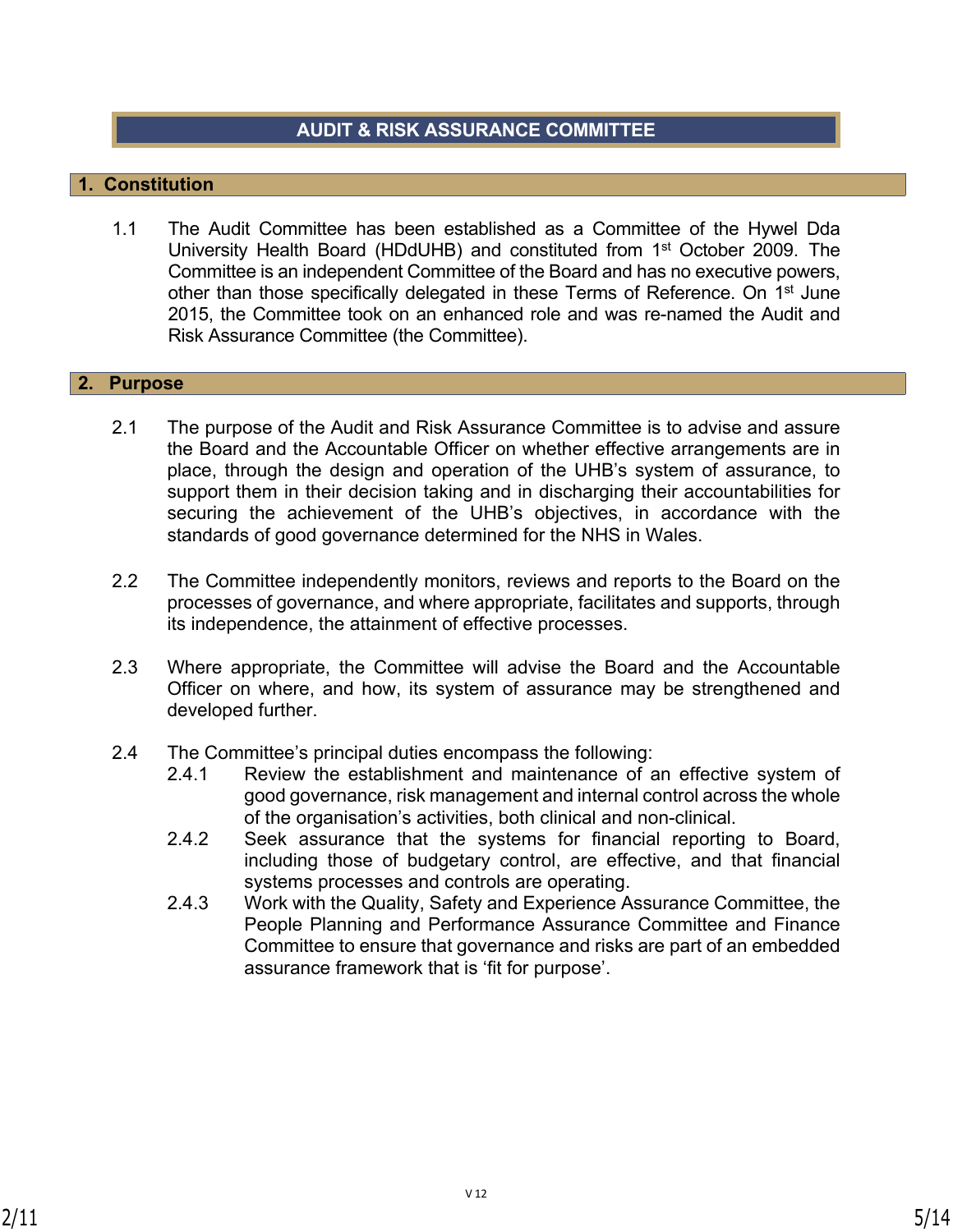### **3. Key Responsibilities**

The Audit and Risk Assurance Committee shall provide advice, assurance and support to the Board in ensuring the provision of high quality, safe healthcare for its citizens, as follows:

#### **Governance, Risk Management and Internal Control**

- 3.1 The Committee shall review the adequacy of the UHB's strategic governance and assurance arrangements and processes for the maintenance of an effective system of good governance, risk management and internal control, across the whole of the organisation's activities (both clinical and non-clinical) that supports the achievement of the organisation's objectives.
- 3.2 In particular, the Committee will review the adequacy of:
	- 3.2.1 all risk and control related disclosure statements (in particular the Accountability Report and the Annual Quality Report), together with any accompanying Head of Internal Audit statement, external audit opinion or other appropriate independent assurances, prior to endorsement by the Board;
	- 3.2.2 the underlying assurance processes that indicate the degree of the achievement of corporate objectives, the effectiveness of the management of principal risks and the appropriateness of the above disclosure statements;
	- 3.2.3 the policies for ensuring compliance with relevant regulatory, legal and code of conduct and accountability requirements; and
	- 3.2.4 the policies and procedures for all work related to fraud and corruption as set out in National Assembly for Wales Directions and as required by the Counter Fraud and Security Management Service.
- 3.3 In carrying out this work, the Committee will primarily utilise the work of Internal Audit, Clinical Audit, External Audit and other assurance functions, but will not be limited to these audit functions. It will also seek reports and assurances from directors and managers as appropriate, concentrating on the overarching systems of good governance, risk management and internal control, together with indicators of their effectiveness.
- 3.4 This will be evidenced through the Committee's use of an effective Assurance Framework to guide its work and that of the audit and assurance functions that report to it.
- 3.5 The Committee will seek assurance that effective systems are in place to manage risk, that the organisation has an effective framework of internal controls to address principal risks (those likely to directly impact on achieving strategic objectives), and that the effectiveness of that framework is regularly reviewed.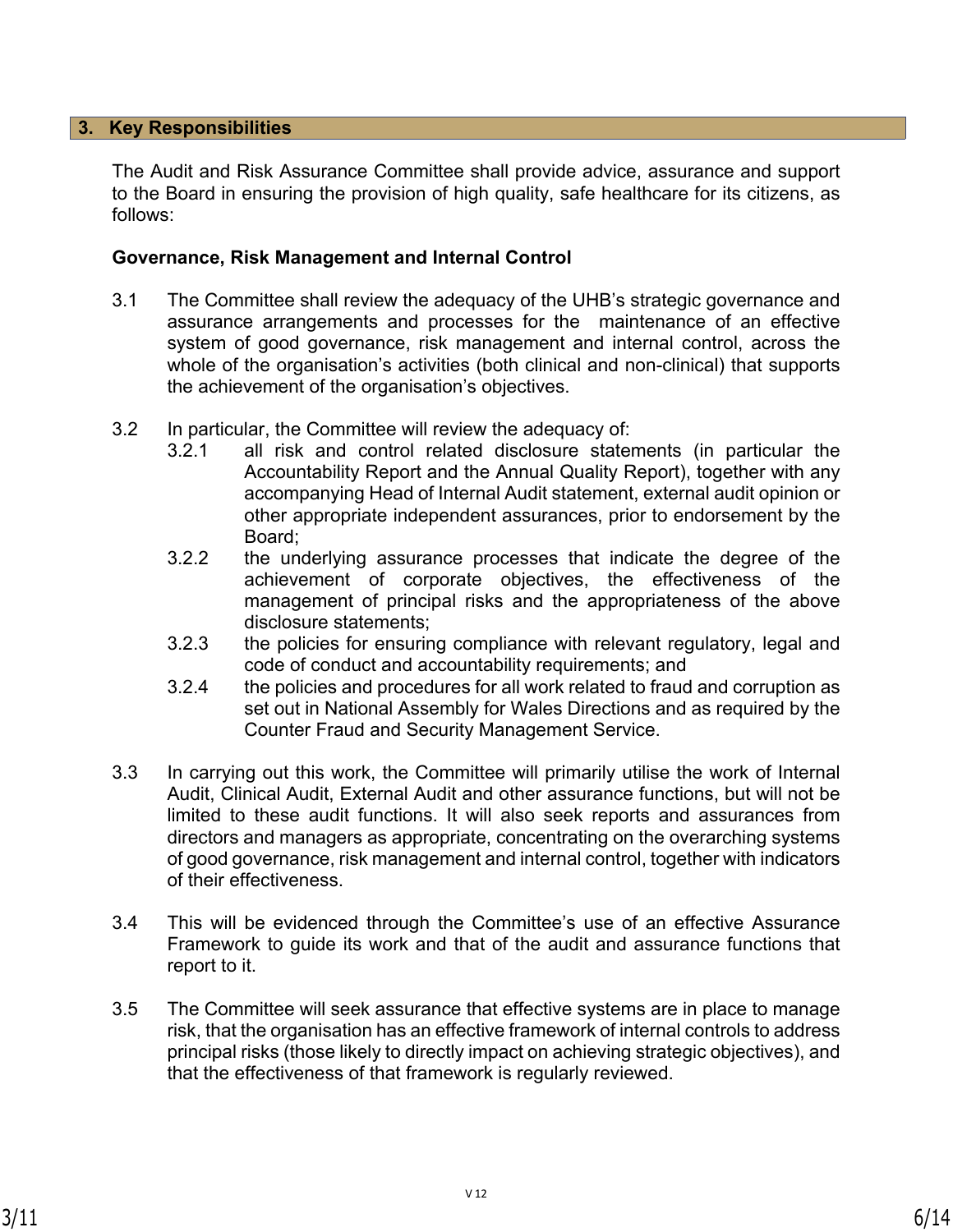- 3.6 Monitor the assurance environment and challenge the build-up of assurance on the management of key risks across the year, and ensure that the Internal Audit plan is based on providing assurance that controls are in place and can be relied upon (particularly where there is a significant shift between the inherent and residual risk profile), and review the internal audit plan in year as the risk profile changes.
- 3.7 Consider and recommend to the Board approval of any changes to the Risk Management Framework and oversee development of the Board Assurance Framework.
- 3.8 Invite Lead Directors of Board level Committees to attend the Audit and Risk Assurance Committee at least annually to receive assurance that they are effectively discharging their Terms of Reference and ensuring that principal risks are being managed effectively.
- 3.9 Provide assurance with regard to the systems and processes in place for clinical audit, and consider recommendations from the Effective Clinical Practice Working Group on suggested areas of activity for review by internal audit.
- 3.10 The Committee will be responsible for reviewing the UHB's Standing Orders and Standing Financial Instructions and Scheme of Delegation annually, (including associated framework documents as appropriate), monitoring compliance, and reporting any proposed changes to the Board for consideration and approval.
- 3.11 To receive annually a full report of all offers of gifts, hospitality, sponsorship and honoraria recorded by the UHB and report to the Board the adequacy of these arrangements.
- 3.12 To review and report to the Board annually the arrangements for declaring, registering, and handling interests.
- 3.13 Approve the writing-off of losses or the making of special payments within delegated limits.
- 3.14 Receive an assurance on Post Payment Verification Audits through quarterly reporting to the Committee.
- 3.15 Receive a report on all Single Tender Actions and extensions of contracts.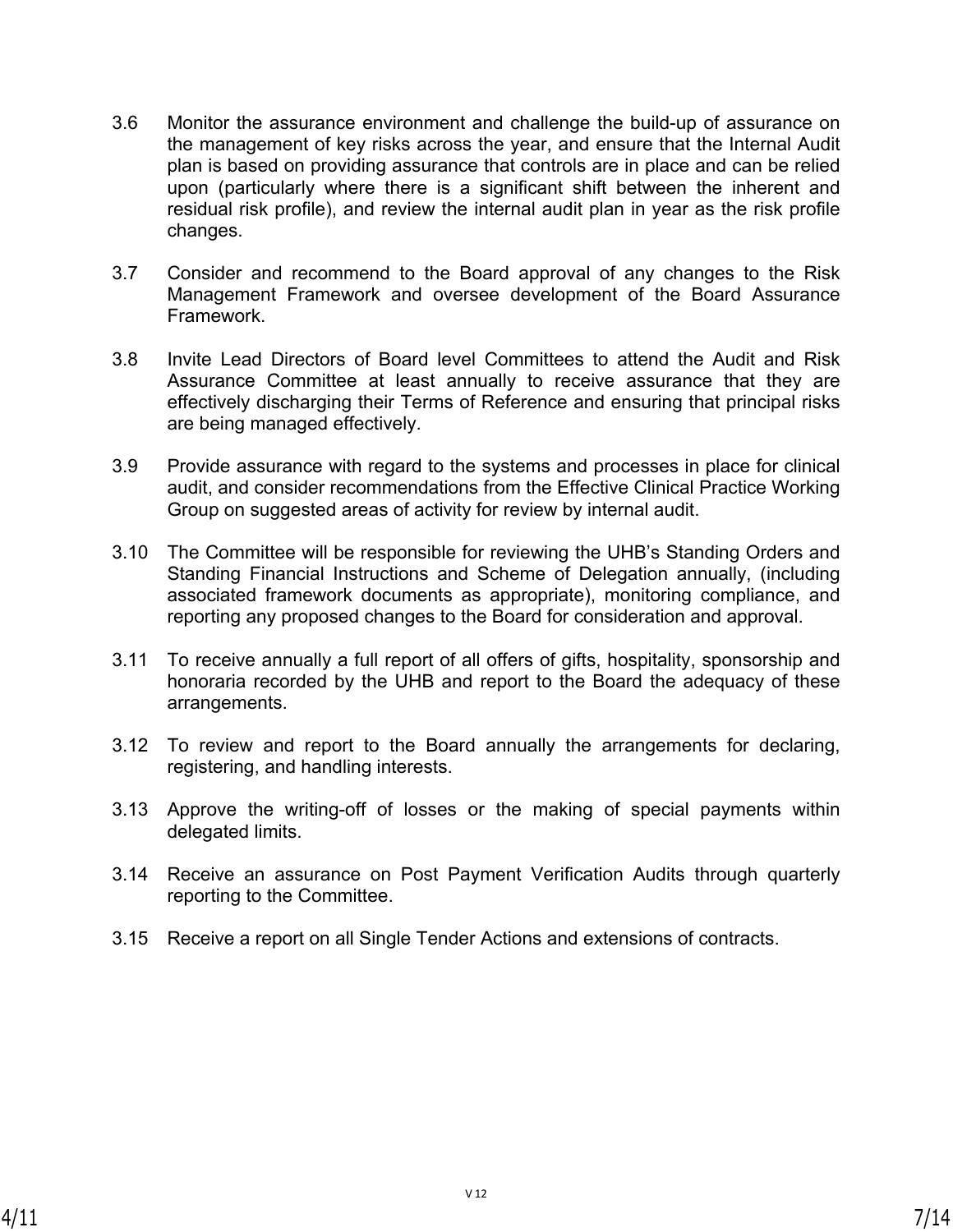### **Internal Audit and Capital/PFI**

- 3.16 The Committee shall ensure that there is an effective internal audit and capital/PFI function established by management that meets mandatory Internal Audit Standards for NHS Wales and provides appropriate independent assurance to the Committee, Chief Executive and Board.
- 3.17 This will be achieved by:
	- 3.17.1 review and approval of the Internal Audit Strategy, Charter, operational plan and more detailed programme of work, ensuring that this is consistent with the audit needs of the organisation;
	- 3.17.2 review of the adequacy of executive and management responses to issues identified by audit, inspection and other assurance activity, in accordance with the Charter;
	- 3.17.3 Regular consideration of the major findings of internal audit work (and management's response), and ensure co-ordination between the Internal and External Auditors to optimise audit resources;
	- 3.17.4 ensuring that the Internal Audit function is adequately resourced and has appropriate standing within the organisation; and
	- 3.17.5 annual review of the effectiveness of internal audit.

# **External Audit**

- 3.18 The Committee shall review the work and findings of the External Auditor and consider the implications and management's responses to their work. This will be achieved by:
	- 3.18.1 discussion and agreement with the External Auditor, before the audit commences, of the nature and scope of the audit as set out in the Annual Plan, and ensure coordination, as appropriate, with other External Auditors and inspection bodies in the local health economy;
	- 3.18.2 discussion with the External Auditors of their local evaluation of audit risks and assessment of the Local Health Boards/NHS Trusts and associated impact on the audit fee;
	- 3.18.3 review all External Audit reports, including agreement of the annual Audit Report and Structured Assessment before submission to the Board, and any work carried outside the annual audit plan, together with the appropriateness of management responses; and
	- 3.18.4 review progress against the recommendations of the annual Structured Assessment.

# **Other Assurance Functions**

3.19 The Committee shall review the findings of other significant assurance functions, both internal and external to the organisation, and consider the implications on the governance of the organisation.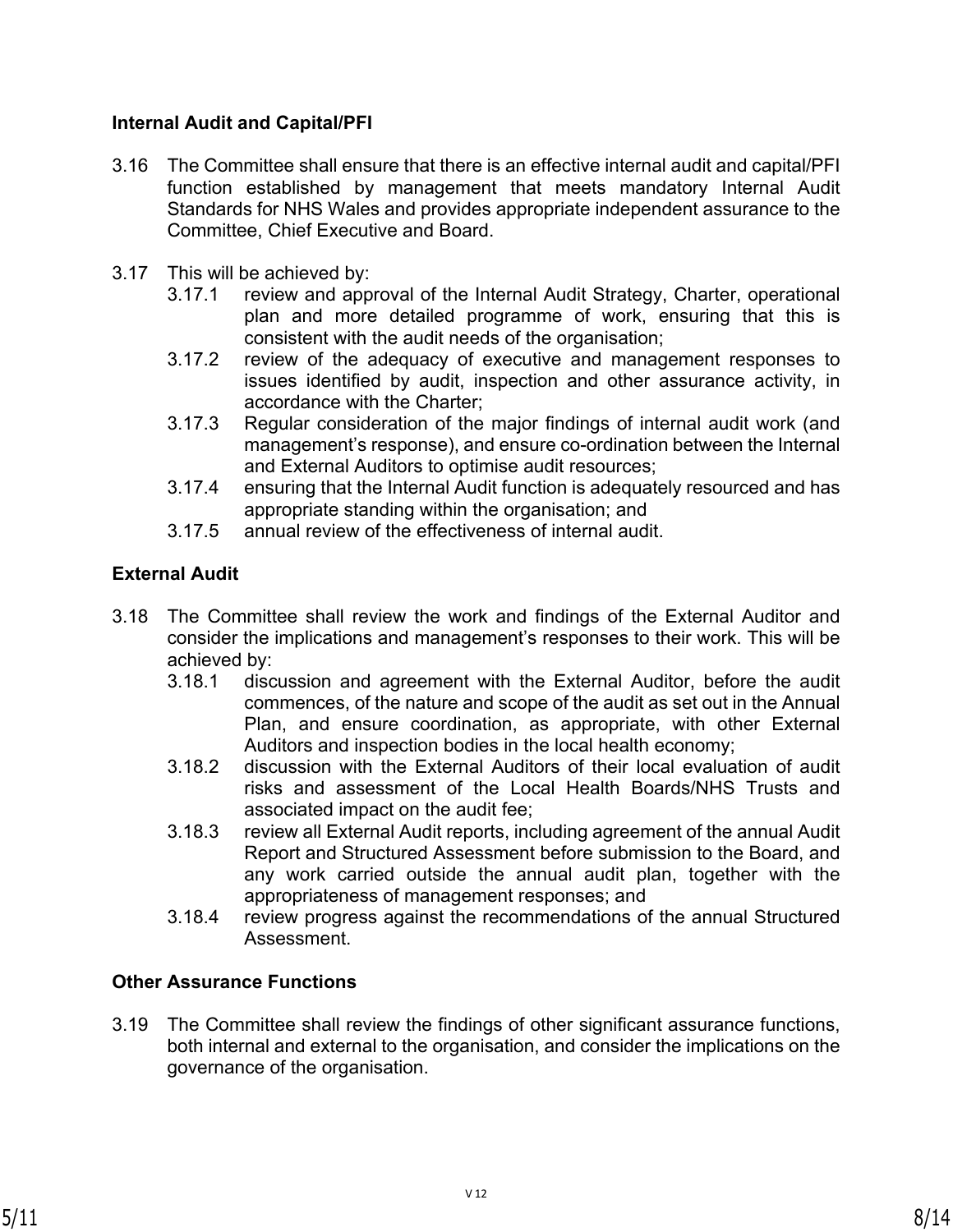- 3.20 The Committee's programme of work will be designed to provide assurance that the work carried out by the whole range of external review bodies is brought to the attention of the Board. This will ensure that the Health Board is aware of the need to comply with related standards and recommendations of these review bodies and the risks of failing to comply. These will include, but will not be limited to, any reviews by Inspectors and other bodies (e.g. Healthcare Inspectorate Wales, Welsh Risk Pool, etc), professional bodies with responsibility for the performance of staff or functions (e.g. Royal Colleges, accreditation bodies, etc).
- 3.21 The Audit and Risk Assurance Committee and the Quality, Safety and Experience Assurance Committee both have a role in seeking and providing assurance on Clinical Audit in the organisation. The Audit and Risk Assurance Committee will seek assurance on the overall plan, its fitness for purpose and its delivery. The Quality, Safety and Experience Assurance Committee will seek more detail on the clinical outcomes and improvements made as a result of clinical audit. The Internal audit function will also have a role in providing assurance on the Annual Clinical Audit Plan.
- 3.22 The Audit and Risk Assurance Committee will also seek assurances where a significant activity is shared with another organisation and collaboratives, in particular the NHS Wales Shared Services Partnership, Welsh Health Specialised Services Committee, Emergency Ambulance Services Committee and other regional committees. The Audit and Risk Assurance Committee will expect to receive assurances from internal audit performed at these organisations that risks in the services provided to them are adequately managed and mitigated with appropriate controls.

### **Management**

.

- 3.23 The Committee shall request and review reports and positive assurances from directors and managers on the overall arrangements for governance, risk management and internal control.
- 3.24 The Committee may also request specific reports from individual functions within the organisation (e.g. clinical audit), as they may be appropriate to the overall arrangements.
- 3.25 The Committee may also request or commission special investigations to be undertaken by Internal Audit, directors or managers to provide specific assurance on any areas of concern that come to its attention.

### **Financial Reporting**

3.26 The Committee shall review the Annual Accounts and Financial Statements before submission to the Board, focusing particularly on: 3.26.1 the ISA 260 report to those charged with governance;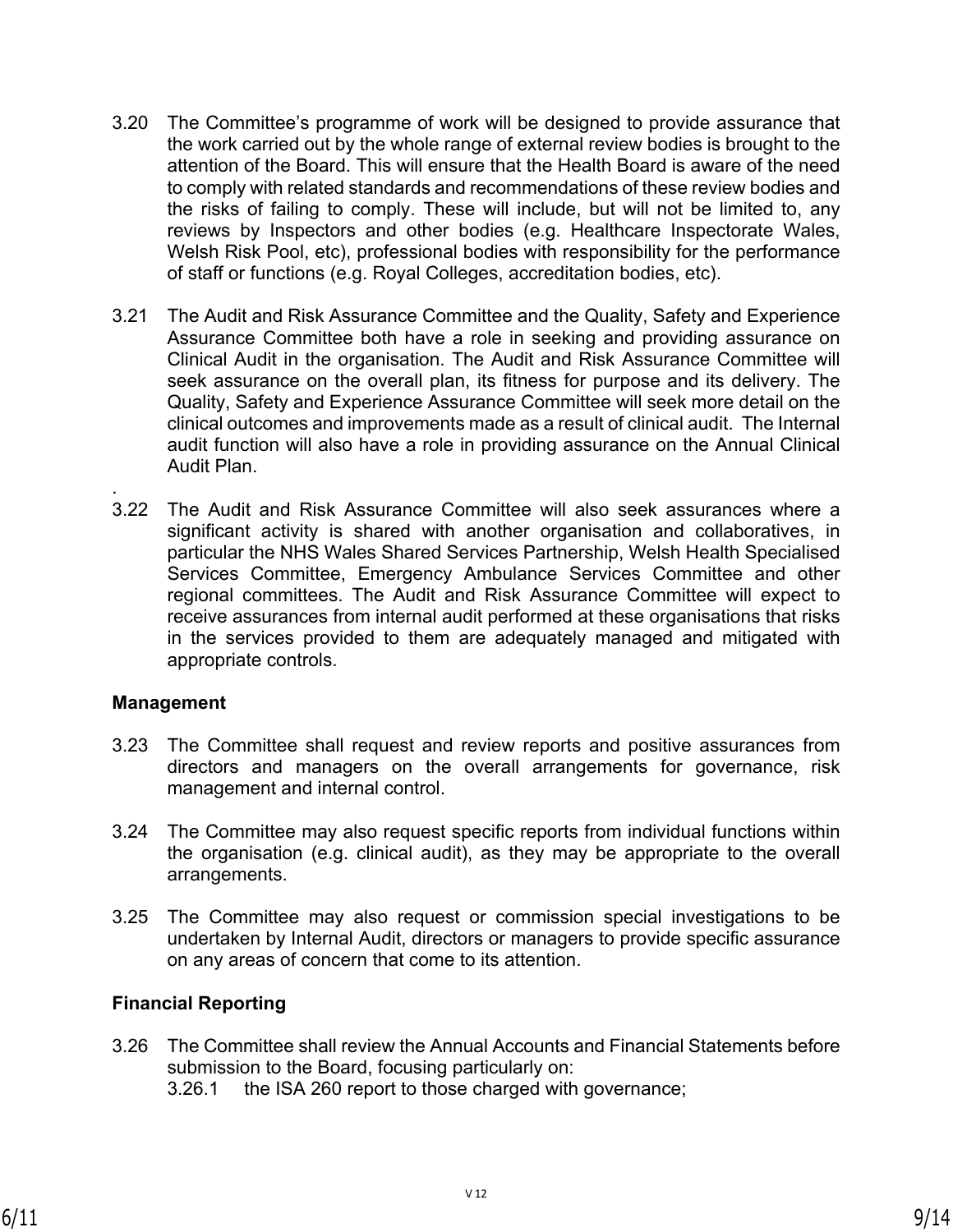- 3.26.2 changes in, and compliance with, accounting policies and practices;
- 3.26.3 unadjusted mis-statements in the financial statements;
- 3.26.4 major judgemental areas;
- 3.26.5 significant adjustments resulting from the audit;
- 3.26.6 other financial considerations include review of the Schedule of Losses and Compensation.
- 3.27 The Committee should also ensure that the systems for financial reporting to the Board, including those of budgetary control, are subject to review as to completeness and accuracy of the information provided to the Board.

#### **4. Membership**

4.1 The membership of the Committee shall comprise of the following:

| <b>Member</b>                   |
|---------------------------------|
| Independent Member (Chair)      |
| Independent Member (Vice-Chair) |
| 4 x Independent Members         |

4.2 The following should attend Committee meetings:

| In Attendance                                    |  |  |
|--------------------------------------------------|--|--|
| Director of Finance                              |  |  |
| <b>Assistant Director of Financial Planning</b>  |  |  |
| <b>Board Secretary (Lead)</b>                    |  |  |
| Representative of the Auditor General            |  |  |
| <b>Head of Internal Audit</b>                    |  |  |
| Capital/Private Finance Initiative (PFI) Auditor |  |  |
| <b>Local Counter Fraud Specialist</b>            |  |  |
| <b>Head of Assurance and Risk</b>                |  |  |
| Head of Clinical Audit (as and when required)    |  |  |

4.3 Membership of the Committee will be reviewed on an annual basis.

#### **5. Quorum and Attendance**

- 5.1 A quorum shall consist of no less than three of the membership and must include as a minimum the Chair or Vice Chair of the Committee, and two other Independent Members, *together with a third of the In Attendance members*.
- 5.2 The membership of the Committee shall be determined by the Board, based on the recommendation of the University Health Board (UHB) Chair, taking into account the balance of skills and expertise necessary to deliver the Committee's remit, and subject to any specific requirements or directions made by the Welsh Government.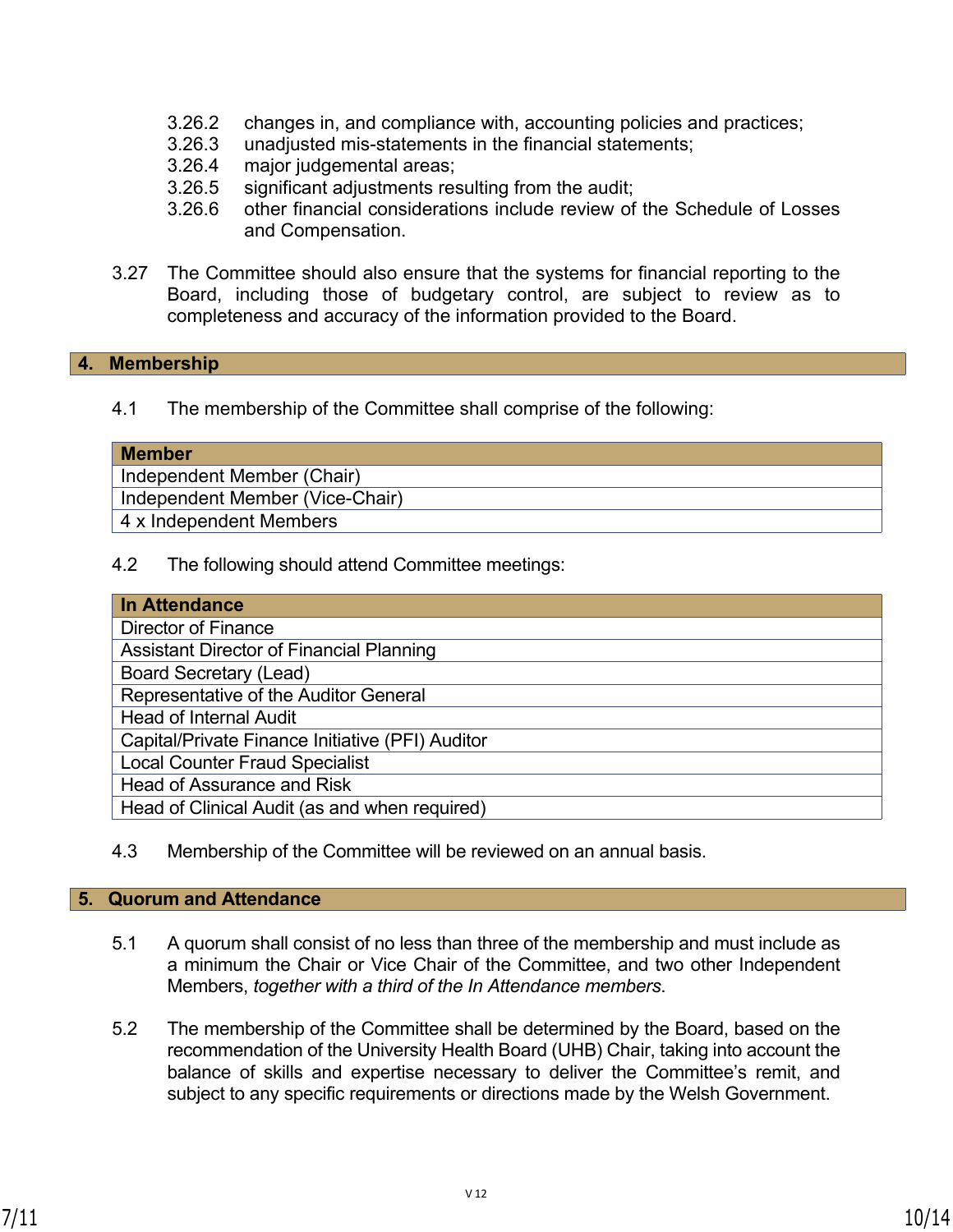- 5.3 Any senior officer of the UHB or partner organisation may, where appropriate, be invited to attend, for either all or part of a meeting, to assist with discussions on a particular matter.
- 5.4 The Committee may also co-opt additional independent external 'experts' from outside the organisation to provide specialist skills.
- 5.5 Should any 'in attendance' officer member be unavailable to attend, they may nominate a deputy to attend in their place, subject to the agreement of the Chair.
- 5.6 The Chief Executive, as the Accountable Officer, should be invited to attend, as a minimum when the Committee considers the draft internal audit plan, to present the draft Accountability Report and the annual accounts, and on request by the Committee.
- 5.7 The Chairman of the UHB should not be a member of the Audit and Risk Assurance Committee and will not normally attend but may be invited by the Committee Chair to attend all or part of a meeting to assist with its discussions on any particular matter.
- 5.8 The Head of Internal Audit, Capital/PFI Auditor and the representative of the Auditor General shall have unrestricted and confidential access to the Chair of the Audit and Risk Assurance Committee at any time, and vice versa.
- 5.9 The Committee will meet with Internal, Capital/PFI and External Auditors and the Local Counter Fraud Specialist without the presence of officers on at least one occasion each year.
- 5.10 The Chair of the Audit and Risk Assurance Committee shall have reasonable access to Executive Directors and other relevant senior staff.
- 5.11 The Committee may ask any or all of those who normally attend but who are not members to withdraw to facilitate open and frank discussion of particular matters.

### **6. Agenda and Papers**

- 6.1 The Committee Secretary is to hold an agenda setting meeting with the Chair and/or Vice Chair and the Lead Director (Board Secretary), at least **six** weeks before the meeting date.
- 6.2 The agenda will be based around the Committee work plan, identified risks, matters arising from previous meetings, issues emerging throughout the year, and requests from Committee members. Following approval, the agenda and timetable for request of papers will be circulated to all Committee members.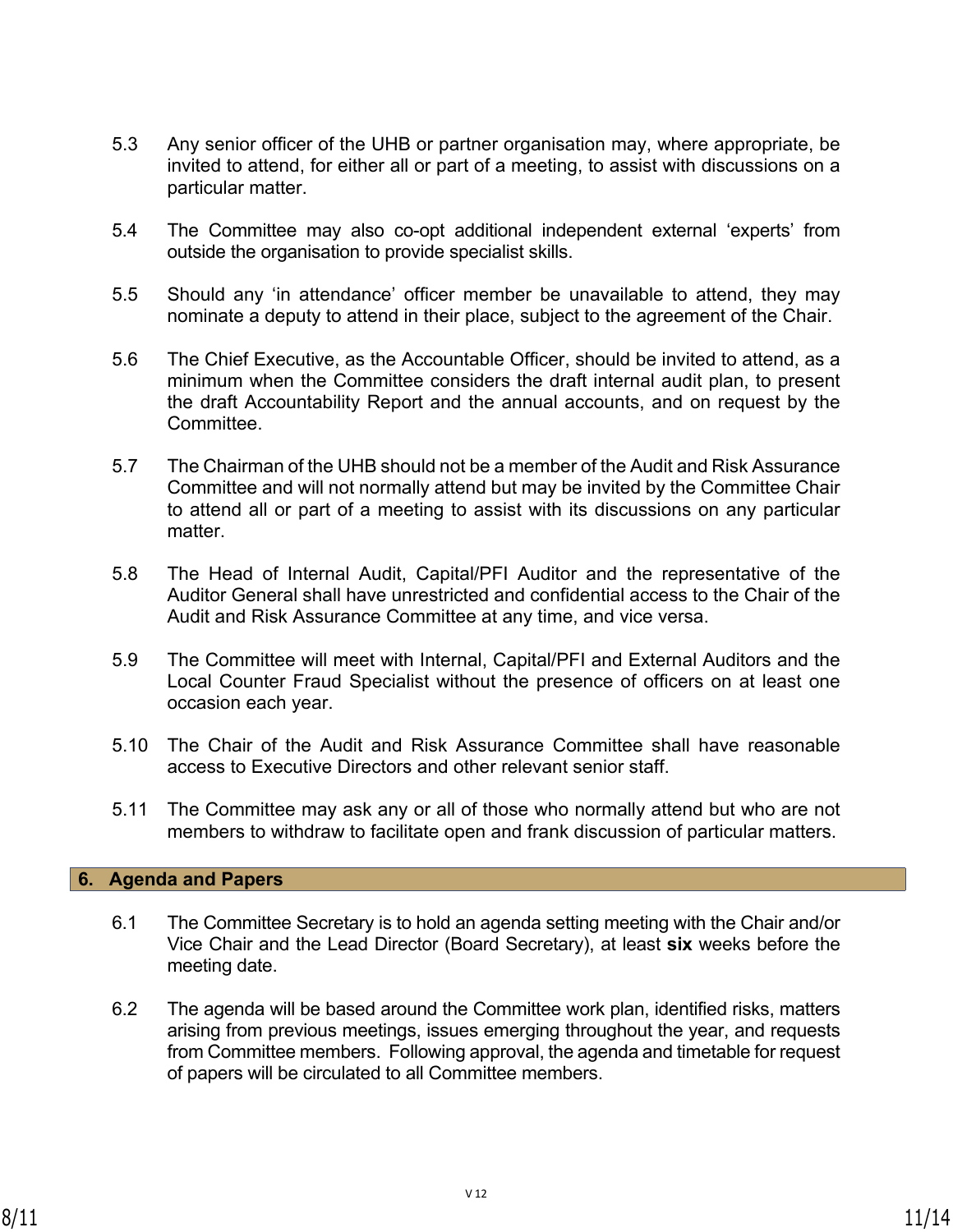- 6.3 All papers must be approved by the Lead/relevant Director.
- 6.4 The agenda and papers will be distributed **seven** days in advance of the meeting.
- 6.5 The minutes and action log will be circulated to members within **ten** days to check the accuracy.
- 6.6 Members must forward amendments to the Committee Secretary within the next **seven** days. The Committee Secretary will then forward the final version to the Committee Chair for approval.

### **7. In Committee**

7.1 The Committee can operate with an In Committee function to receive updates on the management of sensitive and/or confidential information.

### **8. Frequency of Meetings**

- 8.1 The Committee will meet bi-monthly and shall agree an annual schedule of meetings. Any additional meetings will be arranged as determined by the Chair of the Committee in discussion with the Lead (Board Secretary).
- 8.2 The Chair of the Committee, in discussion with the Committee Secretary, shall determine the time and the place of and procedures of such Committee meetings.
- 8.3 The External Auditor, Head of Internal Audit and Capital/PFI Auditor may request a meeting if they consider one is necessary.

### **9. Accountability, Responsibility and Authority**

- 9.1 Although the Board has delegated authority to the Committee for the exercise of certain functions, as set out in these Terms of Reference, it retains overall responsibility and accountability for ensuring the quality and safety of healthcare for its citizens through the effective governance of the organisation.
- 9.2 The Committee is directly accountable to the Board for its performance in exercising the functions set out in these terms of reference.
- 9.3 The Committee shall embed the UHB's vision, corporate standards, priorities and requirements, e.g. equality and human rights, through the conduct of its business.
- 9.4 The requirements for the conduct of business as set out in the UHB's Standing Orders are equally applicable to the operation of the Committee.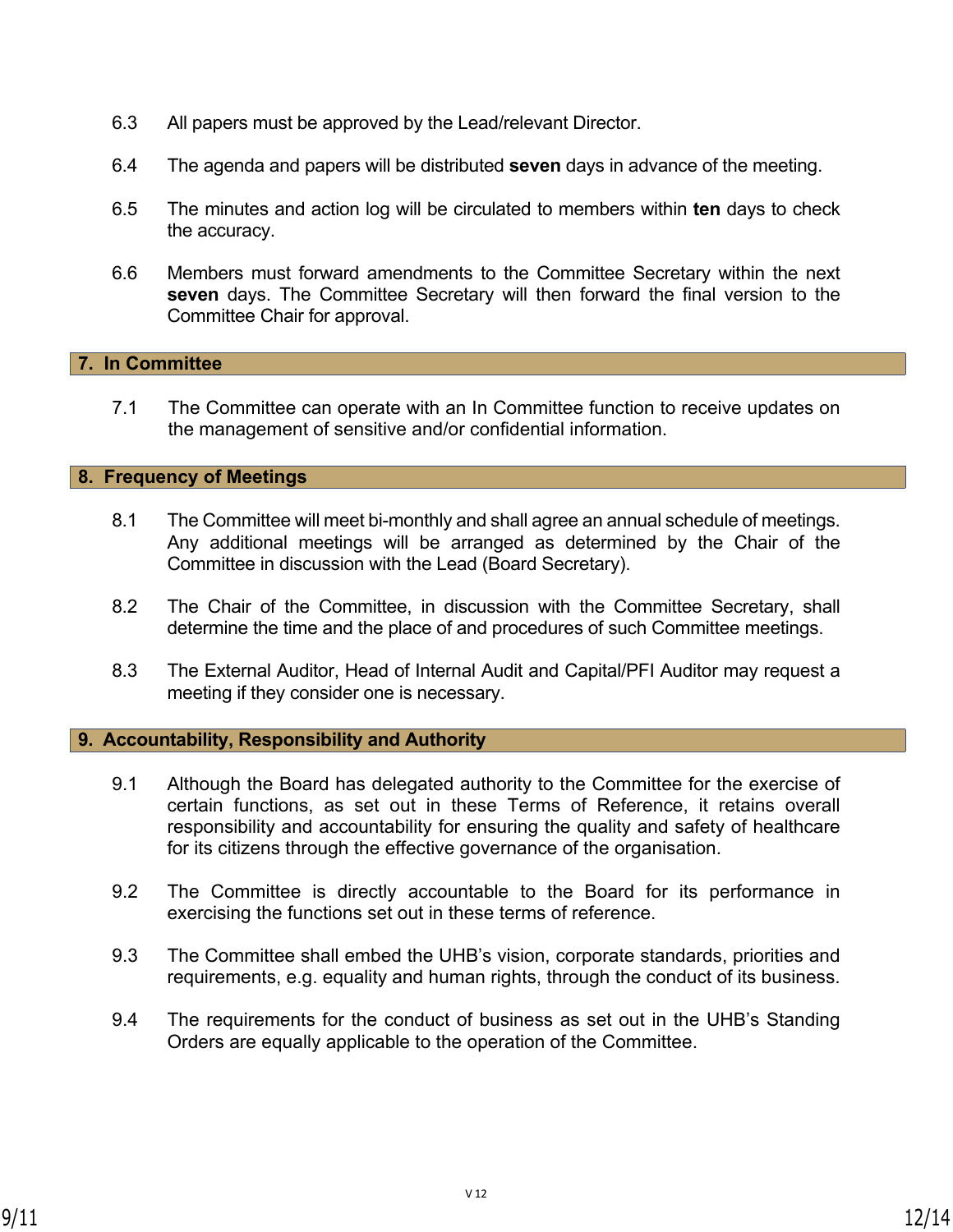### **10. Reporting**

- 10.1 The Committee, through its Chair and members, shall work closely with the Board's other Committees, including joint/sub committees and groups, to provide advice and assurance to the Board through the:
	- 10.1.1 joint planning and co-ordination of Board and Committee business;
	- 10.1.2 sharing of information.
- 10.2 In doing so, the Committee shall contribute to the integration of good governance across the organisation, ensuring that all sources of assurance are incorporated into the Board's overall risk and assurance framework.
- 10.3 The Committee may establish sub-committees or task and finish groups to carry out on its behalf specific aspects of Committee business. The Committee will receive an update following each sub-committee or task and finish group meeting detailing the business undertaken on its behalf.
- 10.4 The Committee will consider the assurance provided through the work of the Board's other Committees and Sub-Committees to meet its responsibilities for advising the Board on the adequacy of the UHB's overall assurance framework.
- 10.5 The Committee Chair, supported by the Committee Secretary, shall:
	- 10.5.1 Report formally, regularly and on a timely basis to the Board on the Committee's activities. This includes the submission of a Committee update report as well as the presentation of an annual report within six weeks of the end of the financial year and timed to support the preparation of the Accountability Report. This should specifically comment on the adequacy of the assurance framework, the extent to which risk management is comprehensively embedded throughout the organisation, the integration of governance arrangements and the appropriateness of self assessment activity against relevant standards. The report will also record the results of the Committee's self assessment and evaluation.
	- 10.5.2 Bring to the Board's specific attention any significant matter under consideration by the Committee.
	- 10.5.3 Ensure appropriate escalation arrangements are in place to alert the UHB Chair, Chief Executive or Chairs of other relevant Committee, of any urgent/critical matters that may affect the operation and/or reputation of the UHB.
- 10.6 The Board Secretary, on behalf of the Board, shall oversee a process of regular and rigorous self assessment and evaluation of the Committees performance and operation, including that of any sub-committees established. In doing so, account will be taken of the requirements set out in the NHS Wales Audit Committee Handbook.